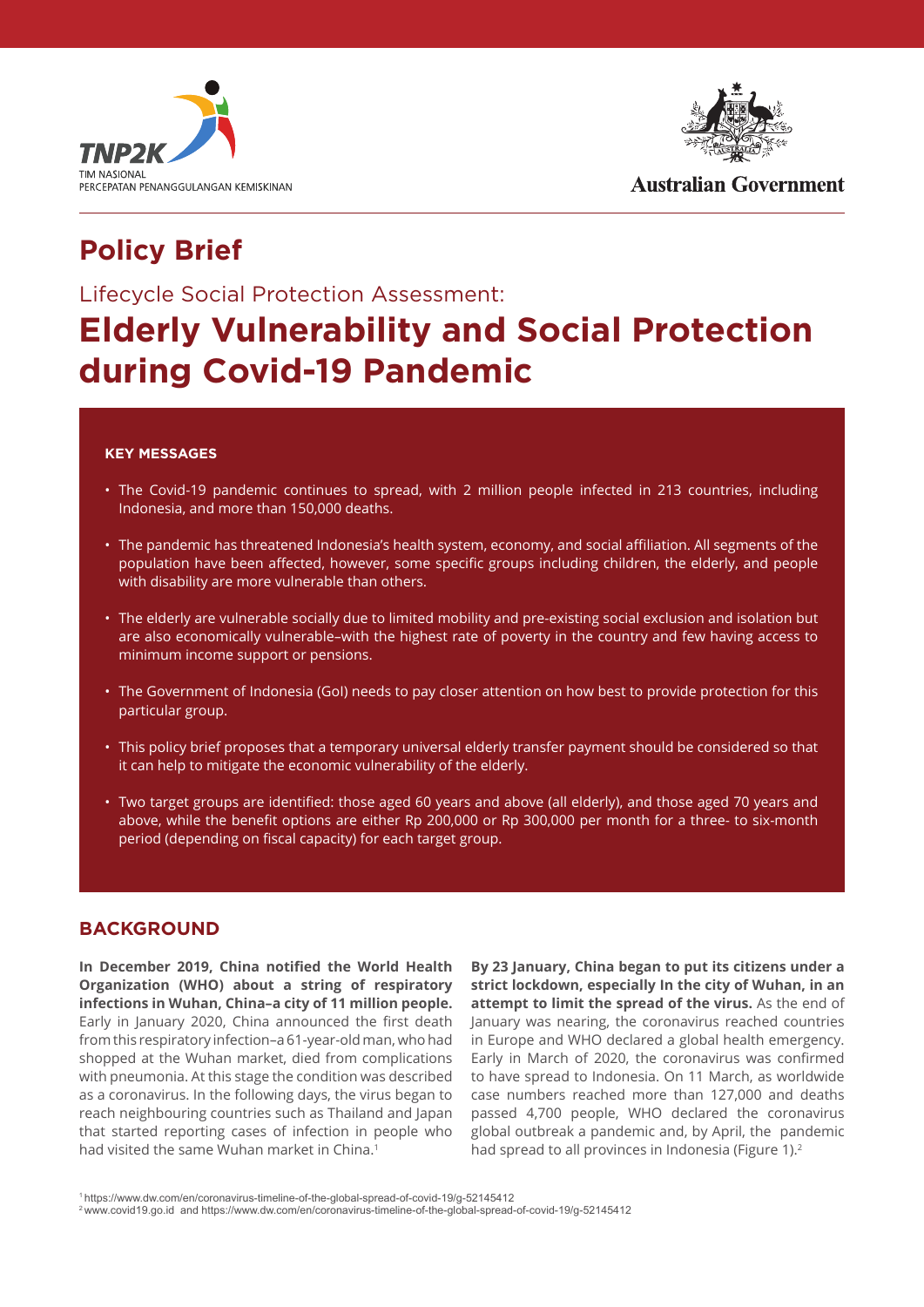Figure 1: Indonesia and World Updates on Covid-19 Pandemic (as of 21 April 2020)<sup>3</sup>



**As the virus (now more accurately designated as Covid-19) spread, every country decided to follow China's lead in an attempt to contain the virus.** People's movements have been restricted, schools and businesses have closed, and a work-from-home policy is either recommended or imposed. People can only go out to purchase basic needs such as food supplies or in case of emergency such as a health emergency. These restricted movement policies have not been uniformly imposed– ranging from recommendations to heavily mandated, with sanctions for violations.

**Governments have been scrambling to find the best solutions to mitigate the triple threats to industry, business, and individuals.** The aim is to minimise the impact on their economy and health system as it comes under strain from increasing case numbers, while simultaneously providing social protection measures to provide basic protection and reduce the economic burden on their citizens.

#### **WHO IS PARTICULARLY VULNERABLE TO COVID-19?**

**With the unprecedented impact caused by Covid-19, it is very important for any government to quickly assess and identify vulnerable groups in their society who are most negatively impacted. Government needs to come up with fast solutions–not only to slow the spread of the virus, but also to provide a comprehensive protection and compensation package for its citizens.** According to WHO, individuals of all ages can easily be infected by the new virus, however, older people and people with pre-existing medical conditions (such as asthma, diabetes, high blood pressure, and heart disease) appear to be more vulnerable to becoming severely ill with the virus.4

**To address the economic impact through social protection interventions in particular, the GoI needs to identify the most critical policy questions and think of various alternative solutions to better respond to the crisis.** Figure 2 illustrates a social protection assessment with the objective of maximising protection provided by the government during this pandemic.

<sup>3</sup> https://www.covid19.go.id/info-penting/ and https://coronavirus.jhu.edu/map.html, https://www.worldometers.info/coronavirus/ Update as of 21 April, 2020 4 WHO Information 2020.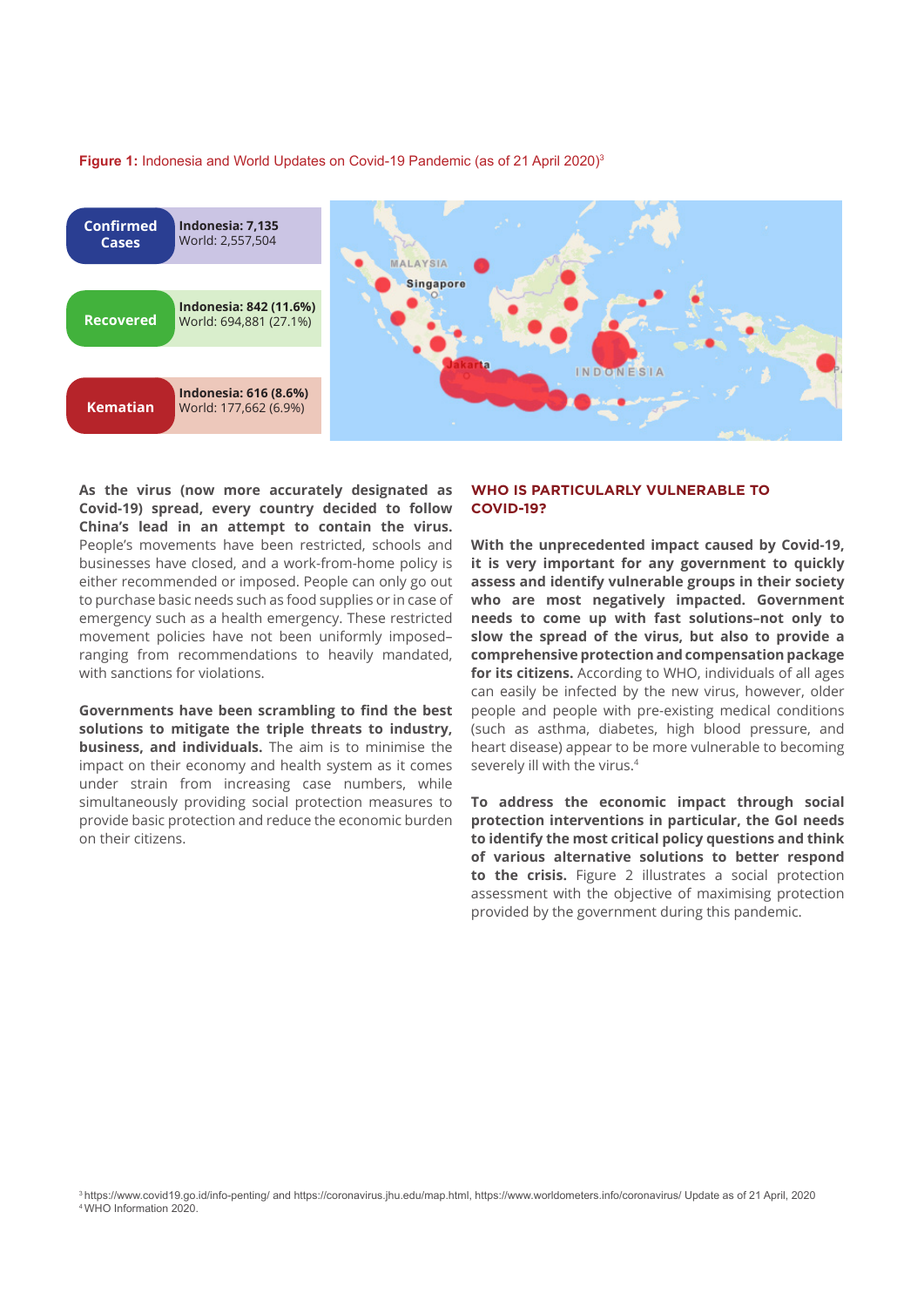#### Figure 2: Social Protection Policy and Program Assessment During Covid-19 Pandemic<sup>5</sup>

| <b>AFFECTED GROUP:</b> Who are the most<br>vulnerable groups affected by Covid-19<br>pandemic?                                                                                                   | Children<br>Elderly<br>People with Disability (PwD)<br><b>Informal Sector Workers</b>                                                                                                                                                  |
|--------------------------------------------------------------------------------------------------------------------------------------------------------------------------------------------------|----------------------------------------------------------------------------------------------------------------------------------------------------------------------------------------------------------------------------------------|
| <b>IMPACTS: How has this pandemic</b><br>impacted the economic, social and health<br>situation ofthe most vulnerable groups?                                                                     | Unable to go to school (no school policy)<br>Elderly has limited or no access to pension<br>Elderly and PwD have limited or no access to<br>livelihood and income<br>Elderly and PwD have limited or no access to health<br>facilities |
| <b>IMPACTS MITIGATION:</b><br>How do these groups cope with the situation?                                                                                                                       | Distance learning both online and offline<br>Social Protection (social assistance and social<br>insurances) and Social services for the Elderly and<br>PwD<br>Family or community supports<br>$\bullet$                                |
| <b>COVERAGE</b><br>To what extent the economic stimulus/<br>compensation programs (including social<br>protection) can effectively reach the most<br>vulnerable - most affected by the pandemic? | Only a small portion (very limited) coverage<br>$\bullet$<br>of existing social protection programs,<br>especially the elderly and PwDs social<br>assistance (approximately 30.000 and 25.500<br>individuals respectively - MoSA 2019) |
| <b>ADEQUACY</b><br>Are they good enough?<br>Should there be more?<br>Is there sufficient fiscal availability?                                                                                    | Not good enough<br>$\bullet$<br>• There is a need to speed up expansion and expand<br>fiscal space $\rightarrow$ for example through reallocation of<br>national and state budget                                                      |
| <b>SUSTAINABILITY</b><br>How can government and others provide more<br>and better supports to these vulnerable groups -<br>not only during the pandemic<br>but also afterwards?                  | Speed up and increase collaboration with private<br>$\bullet$ .<br>sectors, international organisation/partners,<br>communities                                                                                                        |

#### **ASSESSMENT OF THE VULNERABILITY OF THE ELDERLY**

**Despite the fact that more than 57 per cent of its population is in the productive/working age group, Indonesia's population is ageing. It is estimated that there are 24.5 million people (9.2 per cent of Indonesia's population) who are considered elderly (those above 60 years of age) with women constituting one-half of this number and 11 million in the bottom 40 per cent of the socioeconomic welfare spectrum (Table 1)**. <sup>6</sup> This proportion is projected to rise to 13.6 per cent by 2030 and 21.1 per cent, or more than 1 in 5 Indonesians, by 2050.<sup>7</sup>

#### Table 1: Elderly Population in Indonesia (2019)<sup>8</sup>

|                            | Socio-                           | <b>Elderly Age Group</b> |                      |                    |  |
|----------------------------|----------------------------------|--------------------------|----------------------|--------------------|--|
| <b>No</b>                  | <b>Economic</b><br><b>Decile</b> | 60-69<br>yrs old         | $70 - 79$<br>yrs old | 80 plus yrs<br>old |  |
| 1                          | Decile 1                         | 1,771,879                | 1,102,536            | 435,490            |  |
| $\overline{2}$             | Decile 2                         | 1,594,457                | 835,787              | 291,287            |  |
| 3                          | Decile 3                         | 1,527,046                | 779,891              | 229,528            |  |
| Decile 4<br>$\overline{4}$ |                                  | 1,446,941                | 660,290              | 213,365            |  |
| <b>Total in Decile 1-4</b> |                                  | 6,340,323                | 3,378,504            | 1,169,661          |  |
| <b>All Elderly</b>         |                                  | 15,526,940               | 6,838,719            | 2,128,025          |  |

5 Adapted/modified from Bappenas – Kompak PPT on Digital Analysis of Covid-19 Impact, 1 April, 2020.

6 Susenas 2018, as calculated by TNP2K in 2019.

7 Ibid.

8 Susenas 2018, calculated by TNP2K 2019.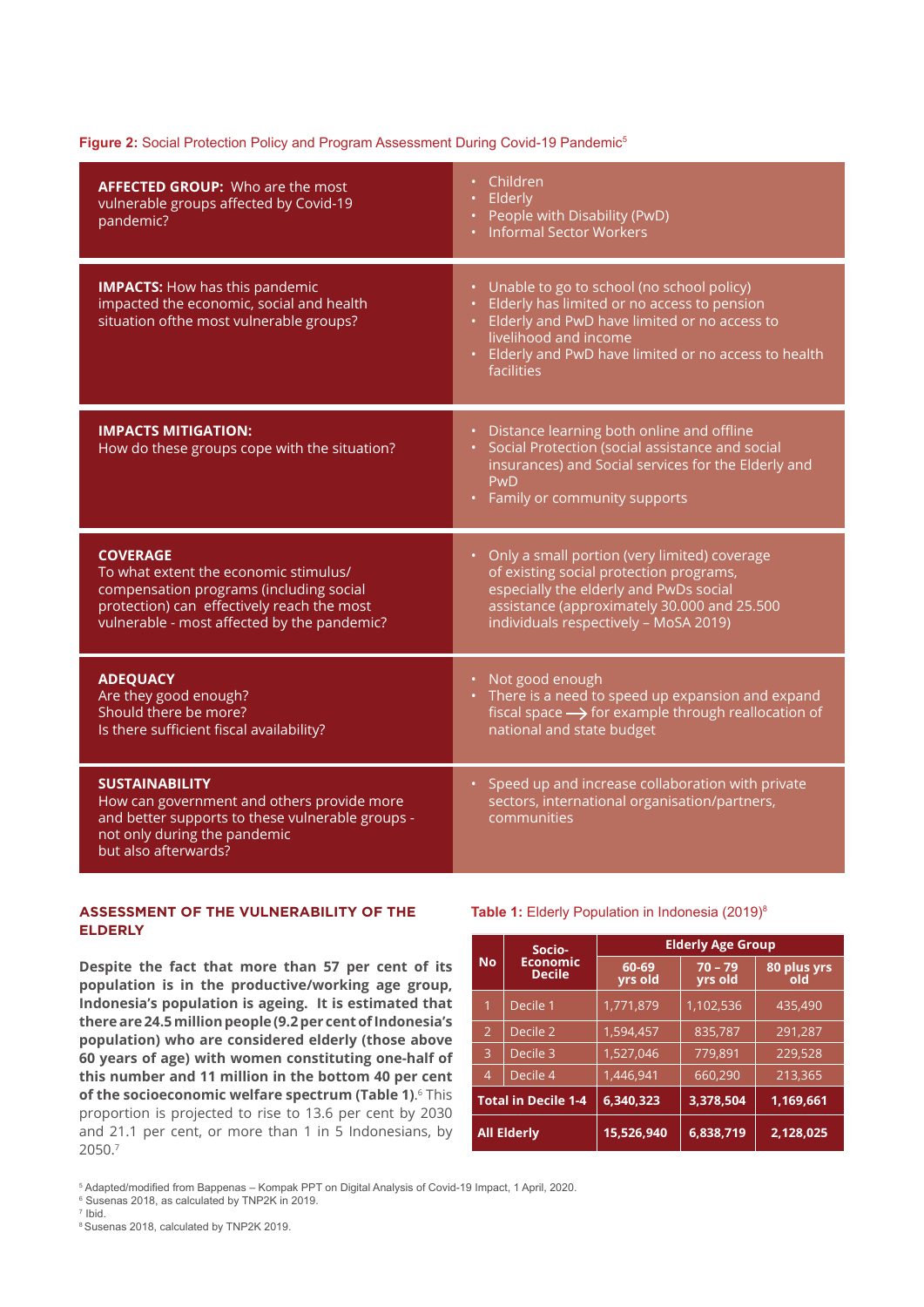**Indonesia's elderly population is experiencing growing risks, challenges, and limitations (TNP2K 2018).** Some of these include increasing frailty, disability, declining health status, limited mobility, limited or no income, limited or no old age security in the form of pensions, limited or no care from their immediate families, and a higher probability of social exclusion and isolation.<sup>9</sup>

**Indonesians continue to work in their old age, despite the abovementioned limitations and risks. More than 20 per cent of those aged 60 years or above are still working, including those who are above 75 years– although the percentage is lower.<sup>10</sup>** Nearly 66 per cent of Indonesia's elderly live with their children and grandchildren,11 as local culture assumes that old-age care should fall within the family.

**The elderly also has the highest poverty rate of any age group (Figure 3).** The poverty rate increases with age–from 13 per cent for those who are 60–69 years of age, to slightly more than 20 per cent for the elderly who are 80 years of age or older.<sup>12</sup>

**Figure 3:** Indonesia Poverty Rates Based on Age Group**<sup>13</sup>**



Note: Official BPS poverty line = IDR13.400 per person per day

**The pandemic has added to, and increased the risks and vulnerabilities of, Indonesia's elderly population due to:**

- **1. Limited mobility as a result of the current "stayat-home" policy,** whether it is recommended or mandated/restricted by the central or local government. This policy has possibly added difficulties for the elderly in accessing basic services including health services;
- **2. More than 80 per cent still have no access to minimum income support/pension and, as mentioned above, experience higher rates of poverty–**which means that this group is more vulnerable to the economic shock of the pandemic; and

**3. Increased social exclusion and isolation which can also result in, or contribute to, increased depression, fears, and feelings of helplessness.14**

**Poor households with elderly members also have higher rates of expenditure than those without an elderly member.** TNP2K calculations using data from Susenas (March 2018) show that the average expenditure of a poor household without an elderly member is Rp 1,583,241/month while, for a poor household with an elderly member, the average expenditure is Rp 1,629,706/ month. Households with elderly members, therefore, have 3 per cent higher expenditures compared to those without one.**<sup>15</sup>**

**Another big challenge that Indonesia's elderly encounter is the limited ownership of minimum income or old-age financial security in the form of a pension.** Ideally, the whole population needs to have some pension/retirement saving–regardless of their economic status. Nevertheless, based on TNP2K calculations using Susenas 2018 data, the highest rates of pension ownership are found in households in the 8th, 9th and 10<sup>th</sup> of socioeconomic status deciles (Figure 4). This implies that accruing a form of old-age security–such as a pension–is expensive and is limited to the middle and upper class.<sup>16</sup>

**Figure 4:** Percentage of Households with Minimum of One Member with Pension Coverage<sup>17</sup>



#### **EXISTING SOCIAL PROTECTION MEASURES FOR THE ELDERLY**

**Prior to the Covid-19 pandemic, there were already a few programs that provided for the elderly through noncontributory/social assistance schemes such as** *Program Keluarga Harapan* **(PKH) and Bantu-LU Program.** About 30,000 elderly receive the Bantu-LU program (social assistance for the elderly) and about 1.1 million elderly is planned to receive the PKH in 2020, both implemented by the Ministry of Social Affairs (MoSA); while approximately 12 per cent of the elderly have a pension through a contributory or social insurance scheme–most of whom are either retired government or military personnel (Table 2).

- <sup>15</sup> Susenas 2018, calculated by TNP2K 2019. 16 Ibid.
- 17 Ibid.

<sup>9</sup> TNP2K 2018. "The Future of the Social Protection System in Indonesia: Social Protection for All."

<sup>10</sup> Susenas 2018, TNP2K calculation 2019.

<sup>11</sup> Ibid.

 $12$  Ibid.

<sup>13</sup> Ibid.

<sup>14</sup> https://www.commonwealthfund.org/blog/2020/how-covid-19-pandemic-could-increase-social-isolation-and-how-providers-and-policymakers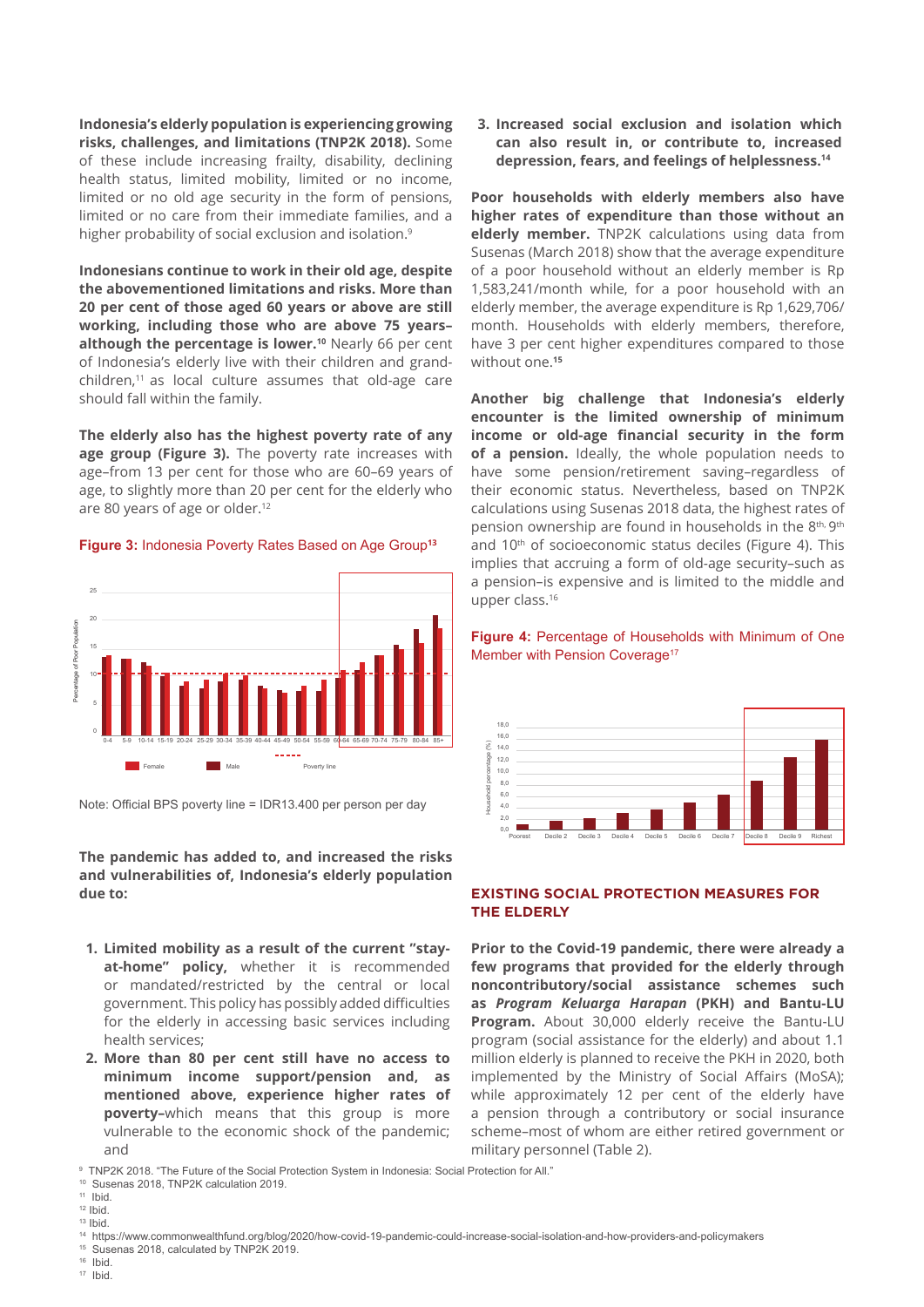| <b>No</b> | <b>Social Protection</b><br><b>Program</b>                                           | <b>Number of Elderly</b><br><b>Beneficiaries</b>                                                            |  |  |  |  |  |  |
|-----------|--------------------------------------------------------------------------------------|-------------------------------------------------------------------------------------------------------------|--|--|--|--|--|--|
|           | Social Assistance/Non-Contributory-Tax Funded                                        |                                                                                                             |  |  |  |  |  |  |
| 1.        | Program Keluarga<br>Harapan (PKH/CCT)                                                | 1,100,000                                                                                                   |  |  |  |  |  |  |
| 2.        | Program Bantu LU<br>(Social Assistance for<br>Elderly)                               | 30,000                                                                                                      |  |  |  |  |  |  |
|           | <b>Social Insurance/Contributory Scheme</b>                                          |                                                                                                             |  |  |  |  |  |  |
| 1.        | Government and<br><b>Military Pension</b>                                            | 3,000,000                                                                                                   |  |  |  |  |  |  |
| 2.        | <b>Pension Insurance</b><br>through BPJS<br>Employment                               | 17,964,544<br>(numbers are existing<br>members who contributes<br>- not yet pensioners as per<br>Sept 2019) |  |  |  |  |  |  |
|           | National Health Insurance (Jaminan Kesehatan<br><b>Nasional-JKN) - Hybrid Scheme</b> |                                                                                                             |  |  |  |  |  |  |
| 1.        | Non-Contributory -<br>Beneficiaries (PBI-JKN),<br>as per Des 2018                    | 13,696,937                                                                                                  |  |  |  |  |  |  |
| 2.        | Contributory<br>Beneficiaries of JKN as<br>per Des 2018                              | 7,733,993                                                                                                   |  |  |  |  |  |  |

**Table 2:** Existing Social Protection with Elderly Beneficiaries**<sup>18</sup> The GoI has initiated several economic stimulus policies and compensation programs to mitigate the unprecedented impacts of the Covid-19 pandemic with a total budget of Rp 563 trillion (US\$35.9 billion).<sup>19</sup>** Table 3 provides a breakdown of each stimulus and compensation package while details of the social safety net (social protection) programs can be found in Table 4:

- 1. Economic Stimulus 1, dated 25 Feb 2020 with a budget of Rp 10 trillion (US\$0.638 billion);
- 2. Economic Stimulus 2 dated 13 March 2020 with a budget of Rp 148 trillion (US\$9.4 billion); and
- 3. Economic Stimulus 3 dated 31 March 2020 with a budget of Rp 405 trillion (US\$24.7 billion).

#### **Table 3:** Details of Economic Stimulus 3 (dated 31 March) Package and Compensation Programs<sup>20</sup>

|               |                                          | <b>Budget allocation</b> |                                |  |
|---------------|------------------------------------------|--------------------------|--------------------------------|--|
| <b>No</b>     | Program                                  | Rp-<br><b>Trillion</b>   | <b>US\$-</b><br><b>Billion</b> |  |
|               | Social Safety Net (Social<br>Protection) | 110                      | 6,7                            |  |
| $\mathcal{L}$ | <b>Health Assistance</b><br>Program      | 75                       | 4,6                            |  |
| 3             | <b>SMEs Supports</b>                     | 220                      | 13,4                           |  |
|               | <b>Total budget</b>                      | 405                      | 24.7                           |  |

**The GoI has already established some social protection programs for the elderly but whether or not these cover a big-enough percentage of the elderly or the benefit value is adequate are another question.** The elderly's access to social protection (with the exception of health insurance coverage) is still less than universal and more support (for example, through noncontributory schemes such as elderly grants/social pensions) is, therefore, needed (Table 4).

18 Administration Information (2018 – 2019) from MoSA, PT. Taspen, PT. Asabri, BPJS Employment and BPJS Health.

18 Information from the Coordinating Ministry for Economy Press Conference 26 March, 2020, Indonesia President Press Conference 31 March, 2020 and Minister of Finance Press Conference 1 April, 2020. The currency exchange used in this policy brief is US\$1 = Rp 15,662 as of 14 April 2020.

<sup>20</sup> Indonesia President Press Conference, 31 March, 2020.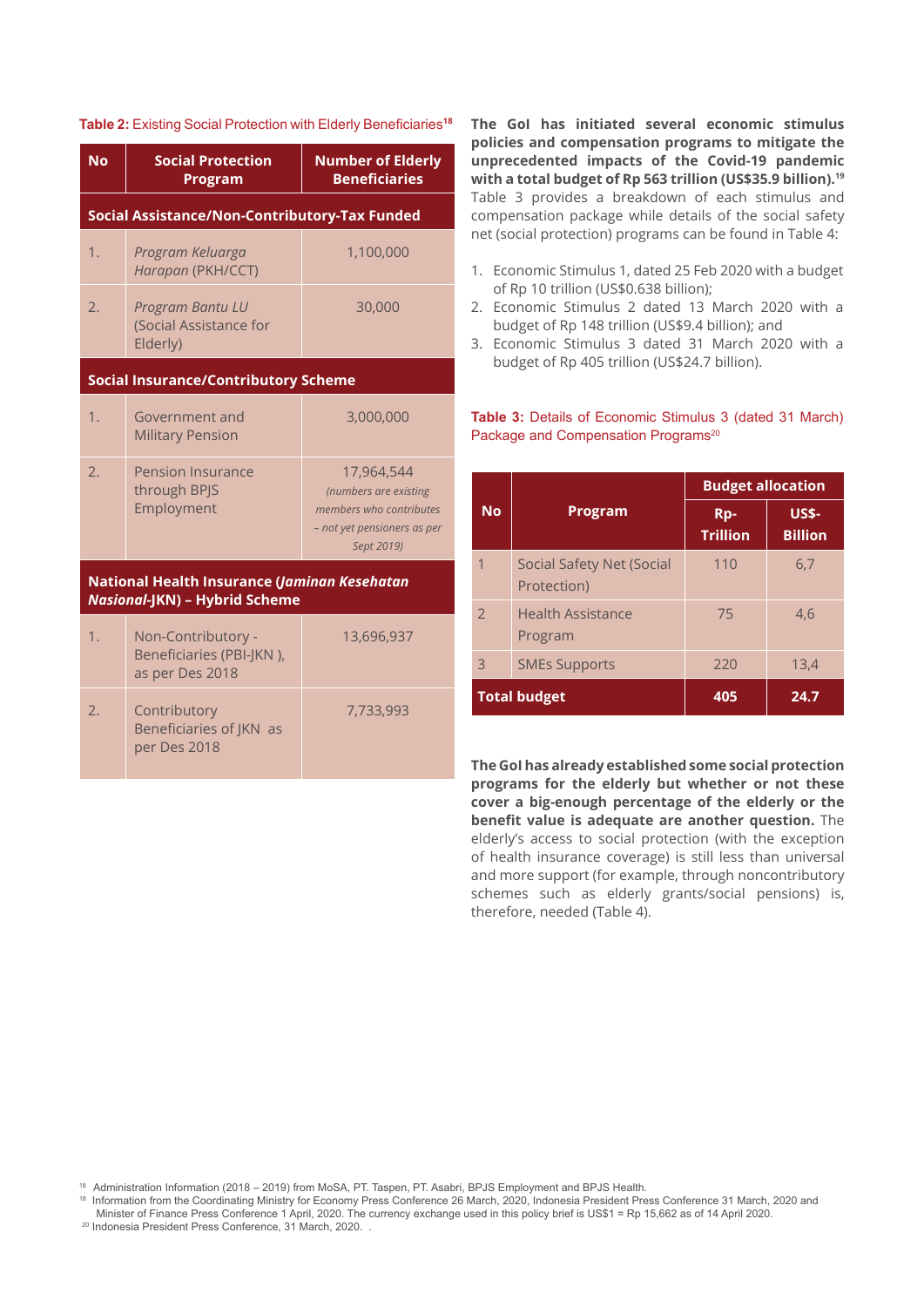**Table 4:** Noncontributory Scheme/Social Assistance Programs for Those Impacted by Covid-19 Pandemic<sup>21</sup>

| <b>Targets</b><br>Program<br>(in Millions)                                                |            | Benefit Value per<br>Month (Rp) | <b>Duration</b><br>(Mths)                                                                                                                                                                                    | Additional<br>Budget (Rp/US\$) | Elderly<br>Outreach            | <b>Number</b><br>of Elderly<br>Benefit the<br>Programs |              |
|-------------------------------------------------------------------------------------------|------------|---------------------------------|--------------------------------------------------------------------------------------------------------------------------------------------------------------------------------------------------------------|--------------------------------|--------------------------------|--------------------------------------------------------|--------------|
|                                                                                           | Individual | Family                          |                                                                                                                                                                                                              |                                |                                |                                                        |              |
| PKH (CCT)                                                                                 |            | 10 Mills                        | <b>Around Rp 250,000</b><br>(US\$16) per year,<br>min. of Rp 900,000<br>(US\$57)<br>Pregnant mother/<br>children Rp 3<br>million (US\$191) per<br>year<br>Elderly-PwD: Rp 3<br>million (US\$191) per<br>year | 6                              | 8.3 trillion/<br>0.528 billion | $\sqrt{}$                                              | 1.1 million  |
| Bantuan Sembako/<br><b>BPNT (Foods</b><br>Assistance)                                     |            | 20 Mills                        | Rp 200,000 (US\$13)<br>per month                                                                                                                                                                             | 9                              | 11 trillion/<br>0.700 billion  | $\sqrt{}$                                              | 3.4 million  |
| Subsidised<br>Contribution-<br><b>National Health</b><br>Insurance (3rd Class<br>Premium) | 30 Mills   |                                 | 42.000 (US\$2.67)                                                                                                                                                                                            |                                | 3.8 trillion/<br>0.241 billion | $\sqrt{}$                                              | 21.4 million |
| Free Electricity for<br>450 VA                                                            |            | 24 Mills                        | Varied between                                                                                                                                                                                               | 3                              |                                | $\sqrt{}$                                              |              |
| Potongan 50%<br><b>Tagihan Listrik</b><br>untuk 900 VA                                    |            | 7 Mills                         | Rp 30,000 - Rp<br>40,000 (US\$1.90 to<br>US\$2.54) per month                                                                                                                                                 | 3                              | 3,5trillion /0.22<br>billion   | $\sqrt{}$                                              |              |

#### **OPTIONS TO REDUCE ELDERLY VULNERABILITY DURING COVID-19 PANDEMIC**

**With the speed of virus transmission, it is crucial for any relief policies and programs to reduce the risks of the impacted population–especially the elderly–to ideally be:** 

- **1. For everyone (universal coverage with adequate benefit value);**
- **2. Comprehensive and integrated with other programs; and**
- **3. Fast, simple, and including a timely delivery mechanism (including benefit disbursement).**

**Social protection programs, especially the noncontributory scheme through the social assistance mechanism, can be started by expanding/scaling up existing programs (such as the Bantu LU Program and elderly in PKH).** A more ideal alternative would be providing a temporary universal transfer for all elderly, with the exception of the more affluent with access to old age security or pensions.

**This policy brief considers a temporary Covid-19 Universal Elderly Grant (noncontributory scheme) for three to six months (depending on fiscal capacity)– with two target group scenarios and two benefit options for each**. The target groups are those aged 60 years and above or those aged 70 years and above, while the benefit options are Rp 200,000 or Rp 300,000 per month.

#### **Option One**

**A budget of Rp 5.4 trillion (US\$0.343 billion) or Rp 8.1 trillion (US\$0.515 billion) would be needed to provide temporary assistance for all elderly above 70 years of age for three months, with a benefit value of Rp 200,000 or Rp 300,000 respectively (see Table 5).** This cost would double to Rp 10.7 trillion (US\$0.682 billion) or Rp 16.1 trillion (US\$1.03 billion) for a six-month program with a benefit value of Rp 200,000 or Rp 300,000 per month respectively.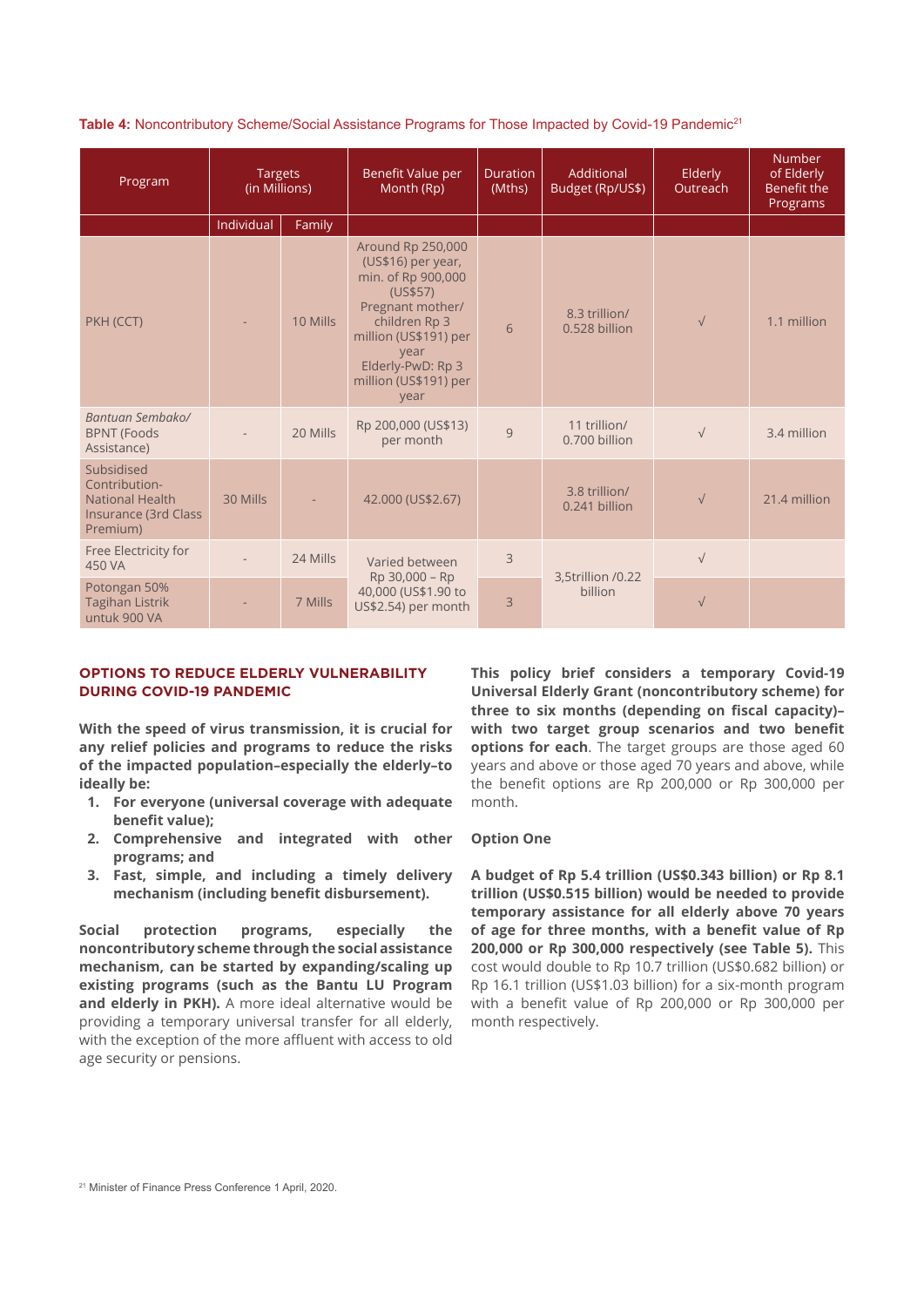**Table 5:** Temporary Covid-19 Universal Grants for All Elderly Above the Age of 70 Years (8.9 Million)<sup>22</sup>

|           | <b>Benefit</b><br><b>Value</b> | <b>Estimated Budget</b><br>for 3 Months |                            | <b>Estimated Budget for</b><br><b>6 Months</b> |                            |
|-----------|--------------------------------|-----------------------------------------|----------------------------|------------------------------------------------|----------------------------|
| <b>No</b> | Per<br><b>Month</b><br>(Rp)    | <b>Trillions</b><br>of Rp               | <b>Billions</b><br>of US\$ | <b>Trillions</b><br>of Rp                      | <b>Billions</b><br>of US\$ |
|           | 200,000                        | 5.4                                     | 0.343                      | 10.7                                           | 0.682                      |
| 2.        | 300,000                        | 8.1                                     | 0.515                      | 16.1                                           | 1.03                       |

#### **Option Two**

**A budget of Rp 14.7 trillion (US\$0.935 billion) or Rp 22.1 trillion (US\$1.4 billion) would be needed to provide temporary assistance for all elderly (above 60 years of age) for three months with a benefit value of Rp 200,000 or Rp 300,000 per month respectively (Table 6).** These options are the most ideal scenarios when government has fiscal capacity. This cost would double to Rp 29.4 trillion (US\$1.87 billion) or Rp 44.1 trillion (US\$2.8 billion) for a six-month program with a benefit value of Rp 200,000 or Rp 300,000 per month respectively.

#### **Table 6:** Temporary Covid-19 Universal Grants for All Elderly Above the Age of 60 Years (24.5 Million)<sup>23</sup>

|           | <b>Benefit</b><br><b>Value</b> | <b>Estimated Budget</b><br>for 3 Months |                            | <b>Estimated Budget for</b><br><b>6 Months</b> |                            |
|-----------|--------------------------------|-----------------------------------------|----------------------------|------------------------------------------------|----------------------------|
| <b>No</b> | Per<br><b>Month</b><br>(Rp)    | <b>Trillions</b><br>of Rp               | <b>Billions</b><br>of US\$ | <b>Trillions</b><br>of Rp                      | <b>Billions</b><br>of US\$ |
| 1.        | 200,000                        | 14.7                                    | 0.935                      | 29.4                                           | 1.87                       |
| 2.        | 300,000                        | 22.1                                    | 1.4                        | 44.1                                           | 2.8                        |

**The above proposals are some options that would be able to mitigate the impacts of the Covid-19 pandemic while at the same time reducing vulnerability of the elderly during this unprecedented crisis.** 

#### **RECOMMENDATION**

**Notwithstanding which of the above options is adopted by GoI, any type of support for vulnerable groups such as the elderly needs to incorporate the following features (in addition to what has been described above):** 

- 1. **A fast, simple, and timely provision of a comprehensive social assistance compensation package for the elderly– especially to those living alone and infirm–such as through PKH or Bantu LU programs.** It is important for the support to be directly provided to the individual elderly. It is also important for any support to be comprehensive (at least to include food and health assistance, and a minimum income support).
- 2. **Ideally, existing mechanisms or programs can be expanded or scaled up so that more elderly (not only the poor) can be covered under the scheme, while it is also imperative to ensure adequacy in benefit values.** These can be implemented by maximising resources available both at the central and local level.
- 3. **A simple registration mechanism process following the Covid-19 safety guidelines or protocols during a pandemic** such as by minimising crowds numbers through community registration, **must be implemented quickly.**
- 4. **Employ a risk-sharing approach, especially if fiscal resources are limited or scarce.**  This risk-sharing approach should include increasing central and local government potential partnerships or collaboration with, for instance, the private sector, NGOs, development partners, and international organisations. Community funding/assistance can also be considered as another alternative.